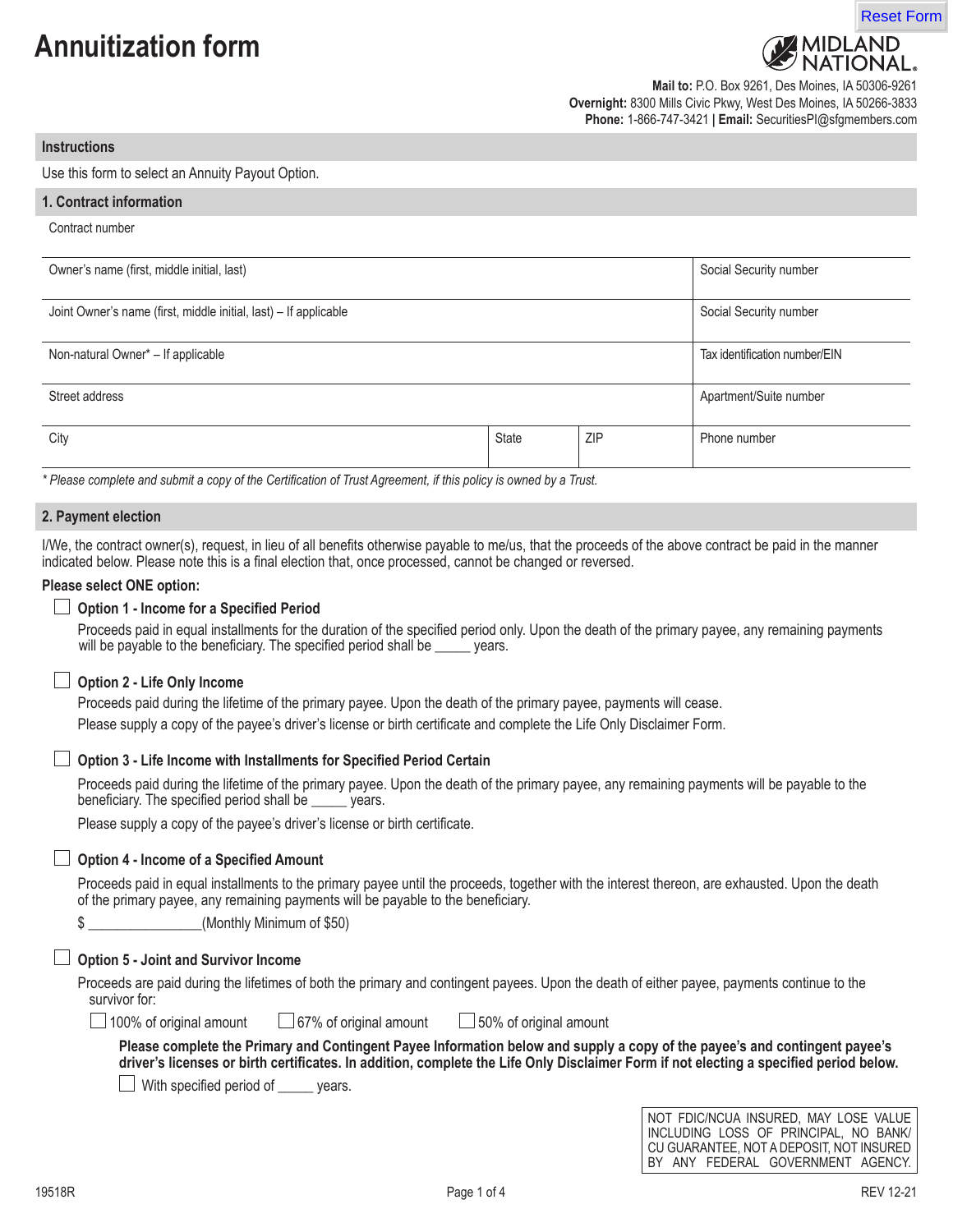## **3. Beneficiary information**

In the event of the owner's death, the death benefit is payable to the owner's primary beneficiary. If the owner's primary beneficiary is no longer living at *the time of the owner's death, the owner's contingent beneficiary will receive the death benefit. If there are joint owners, the death benefit is payable upon the first death. If there are joint owners, the surviving owner, if any, will be designated sole primary beneficiary. Non-spousal joint owners cannot name contingent beneficiaries.* 

**Per stirpes definition:** A common way of distributing proceeds where if one or more beneficiaries has died, his or her children share equally in his or her share of the proceeds.

Per capita definition: Proceeds are split amongst the beneficiaries that survive the owner. If one of the beneficiaries does not survive the owner, then the remaining beneficiaries receive the proceeds split equally.

| Select one: Primary<br>Contingent<br>Per stirpes<br>Select one: $\Box$                                                                                                                                                                                                                                                                                                                                                                                                                                                                                                                                 | Per capita                                     | Select one: L<br>Revocable | Irrevocable             |
|--------------------------------------------------------------------------------------------------------------------------------------------------------------------------------------------------------------------------------------------------------------------------------------------------------------------------------------------------------------------------------------------------------------------------------------------------------------------------------------------------------------------------------------------------------------------------------------------------------|------------------------------------------------|----------------------------|-------------------------|
| Name (first, middle initial, last)                                                                                                                                                                                                                                                                                                                                                                                                                                                                                                                                                                     |                                                | <b>SSN</b>                 | Percentage %            |
| Relationship to Owner                                                                                                                                                                                                                                                                                                                                                                                                                                                                                                                                                                                  |                                                | Phone number               | DOB (mm/dd/yyyy)        |
| Mailing address                                                                                                                                                                                                                                                                                                                                                                                                                                                                                                                                                                                        |                                                | Email address              |                         |
| Primary<br>Contingent<br>Per stirpes<br>Select one: L<br>Select one: I                                                                                                                                                                                                                                                                                                                                                                                                                                                                                                                                 | Per capita                                     | Revocable<br>Select one:   | Irrevocable             |
| Name (first, middle initial, last)                                                                                                                                                                                                                                                                                                                                                                                                                                                                                                                                                                     |                                                | SSN                        | Percentage %            |
| Relationship to Owner                                                                                                                                                                                                                                                                                                                                                                                                                                                                                                                                                                                  |                                                | Phone number               | DOB (mm/dd/yyyy)        |
| Mailing address                                                                                                                                                                                                                                                                                                                                                                                                                                                                                                                                                                                        |                                                | Email address              |                         |
| Select one: Per stirpes<br>Select one: I Primary<br>Contingent                                                                                                                                                                                                                                                                                                                                                                                                                                                                                                                                         | Per capita                                     | Select one:<br>Revocable   | Irrevocable             |
| Name (first, middle initial, last)                                                                                                                                                                                                                                                                                                                                                                                                                                                                                                                                                                     |                                                | SSN                        | Percentage %            |
| Relationship to Owner                                                                                                                                                                                                                                                                                                                                                                                                                                                                                                                                                                                  |                                                | Phone number               | DOB (mm/dd/yyyy)        |
| Mailing address                                                                                                                                                                                                                                                                                                                                                                                                                                                                                                                                                                                        |                                                | Email address              |                         |
| Contingent<br>Select one: DPrimary<br>$\lrcorner$ Trust                                                                                                                                                                                                                                                                                                                                                                                                                                                                                                                                                | Revocable<br>Select one:                       | Irrevocable                |                         |
| Accepted trust types are listed on the non-living entity ownership types flyer. Additional documentation may be required to determine whether we can accept the trust<br>as beneficiary. If the trust named as beneficiary is not an accepted trust type, the trustee(s) waive any and all claims against Midland National Life Insurance and agree<br>to release, indemnify and hold harmless Midland National, its officers, employees, representatives, and affiliates from and against any and all claims, legal or financial,<br>associated with naming the trust as beneficiary of the contract. |                                                |                            |                         |
| Full trust name                                                                                                                                                                                                                                                                                                                                                                                                                                                                                                                                                                                        |                                                | Tax ID number (TIN)        | Percentage %            |
| Trustee name (first, middle initial, last)                                                                                                                                                                                                                                                                                                                                                                                                                                                                                                                                                             |                                                | Trustee phone number       | Trust date (mm/dd/yyyy) |
| Trustee mailing address                                                                                                                                                                                                                                                                                                                                                                                                                                                                                                                                                                                | Email address                                  |                            |                         |
| If additional trustees apply, please list their name, mailing address, and phone number on a separate piece of paper with the owner(s)'s signature and date.                                                                                                                                                                                                                                                                                                                                                                                                                                           |                                                |                            |                         |
| Contingent<br>Select one:<br>Primary<br>Select one: L                                                                                                                                                                                                                                                                                                                                                                                                                                                                                                                                                  | Corporation (additional forms may be required) | Estate<br>Other            |                         |
| Entity name                                                                                                                                                                                                                                                                                                                                                                                                                                                                                                                                                                                            | Phone number                                   | Tax ID number (TIN)        | Percentage %            |
| Mailing address                                                                                                                                                                                                                                                                                                                                                                                                                                                                                                                                                                                        |                                                | Email address              |                         |

**Please list in whole percentages only.** If the beneficiary information is missing or incomplete, the beneficiary designation will default to the Owner/Joint Owner's estate. If you are designating additional beneficiaries, please list them on a separate piece of paper with the Owner(s)'s signature and date.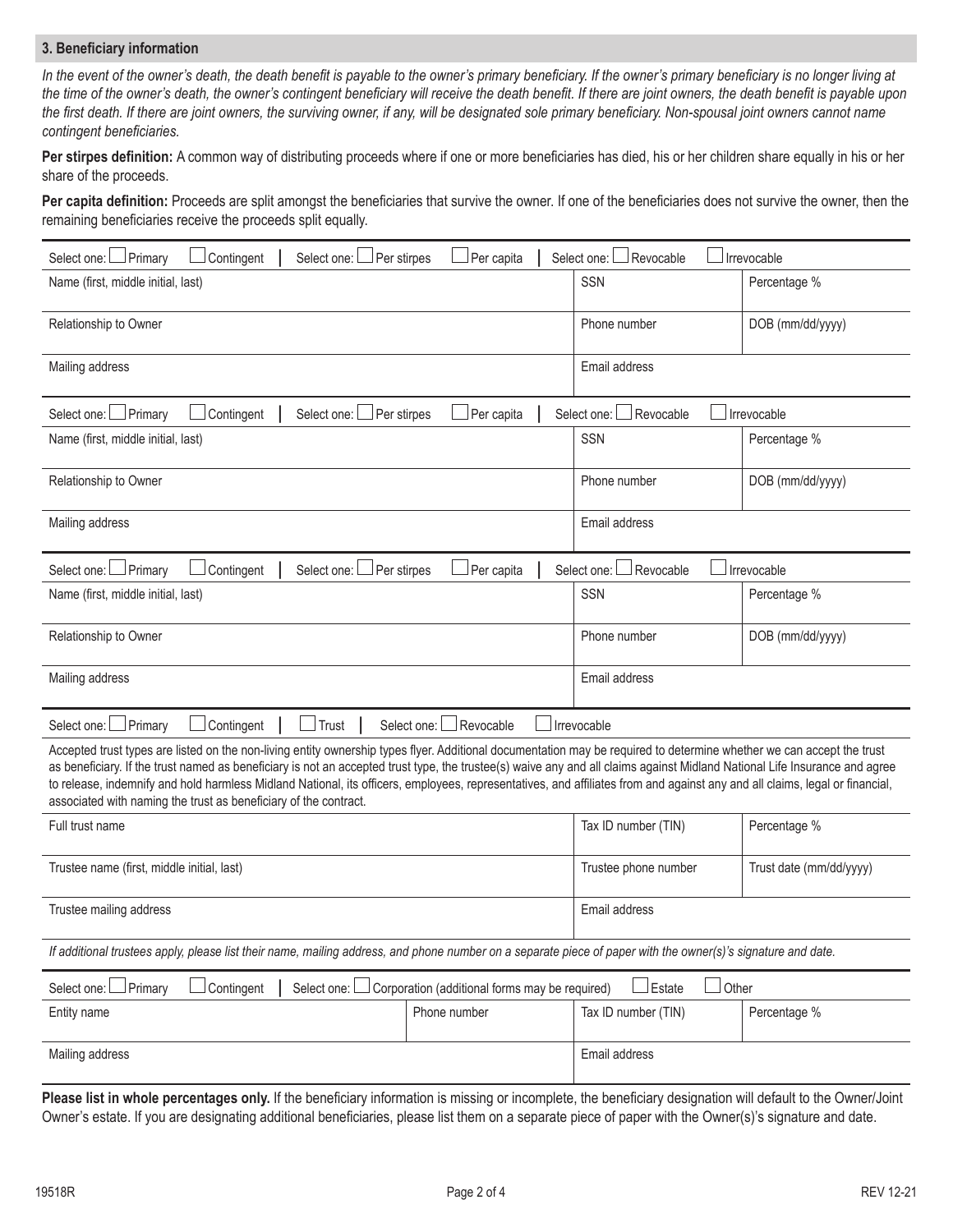# **4. Payee(s) information**

*Please complete Primary Payee Information only if different than the Owner. Please complete Contingent Payee only if choosing Option 5.*

| Primary Payee's name (first, middle initial, last)                                                  | DOB (mm/dd/yyyy) | Social Security number |
|-----------------------------------------------------------------------------------------------------|------------------|------------------------|
| Contingent Payee's name (first, middle initial, last)                                               | DOB (mm/dd/yyyy) | Social Security number |
| Relationship to Primary Payee:<br>l Child<br>$\Box$ Grandchild<br>$\Box$ Spouse<br>Other (specify): |                  |                        |

# **5. Payment date and mode**

The first payment will be made within 31 days of our receipt of all documents needed to process your election, unless otherwise specified below, or unless the payment option elected requires an alternate first payment date. Please select a day of the month between the 1st and the 28th. If the date is not complete or an invalid date is chosen, the form will be considered "Not in Good Order."

| Please withdraw in the following frequency: □ Monthly* □ Quarterly □ Semi-Annually □ Annually |  |  |  |  |
|-----------------------------------------------------------------------------------------------|--|--|--|--|
|-----------------------------------------------------------------------------------------------|--|--|--|--|

Date of first payment

In agreeing to process a pay-out option on this contract, Midland National does not make any warranty as to penalty or the satisfaction of required minimum distribution rules as set forth by the Internal Revenue Code. Subject to approval of this request by Midland National, I hereby revoke and cancel any prior request or election which I have made as owner.

*\* If monthly payments are selected, the method of payment must be EFT (electronic funds transfer). Complete EFT section below.*

#### **6. Method of payment**

## **Please check one of the following options.**

 $\Box$  I would like the distribution to be paid to me by check and sent to the mailing address listed under contract information.

□ I would like the distribution to be sent via Automated Clearing House (ACH) to the financial institution indicated below. I understand the distribution will arrive in my account in approximately three to five business days. I authorize Midland National and the financial institution listed below to automatically deposit the distribution into my account. **Please attach a voided check.**

| Financial institution's name | Type of account: $\Box$ Checking $\Box$<br>Savings |
|------------------------------|----------------------------------------------------|
| Routing number (ABA#)        | Account number                                     |

*Include a preprinted, voided check or letter from the bank on their letterhead for the Automated Clearing House (ACH) debit to ensure accurate account information.*

*Note:* Checks must be preprinted with your name and address. We cannot accept starter or counter checks.

#### **7. Election of withholding**

Federal/State withholding instructions: Please indicate if Federal/State Income taxes should be withheld from your payment(s) by signing and dating this election form and returning it to Midland National. If you have any questions about your tax liability, please consult and rely upon your own tax and legal professionals. Even if you elect NOT to have Federal/State Income taxes withheld, you are liable for Federal/State Income taxes on the taxable portion of your account value. You may also be subject to tax penalties under the Estimated Tax Payment rules if your payment of estimated **tax and withholding, if any, are not adequate.**

#### **I elect the following:**

| Federal: $\Box$ Do not withhold $\Box$ Withhold |  |
|-------------------------------------------------|--|
|                                                 |  |

State:  $\Box$  Do not withhold  $\Box$  Withhold  $\Box$  %

**Important state tax withholding information:** Certain states require us to withhold state income tax from your distribution. If you reside in a state that requires withholding, we will withhold state income tax in accordance with the respective state's rules.

| Taxpayer Identification Number (TIN) | Joint Taxpayer Identification Number (TIN) |
|--------------------------------------|--------------------------------------------|
|                                      |                                            |

*Note: If no election is made, a 10% federal income tax will be automatically withheld.*